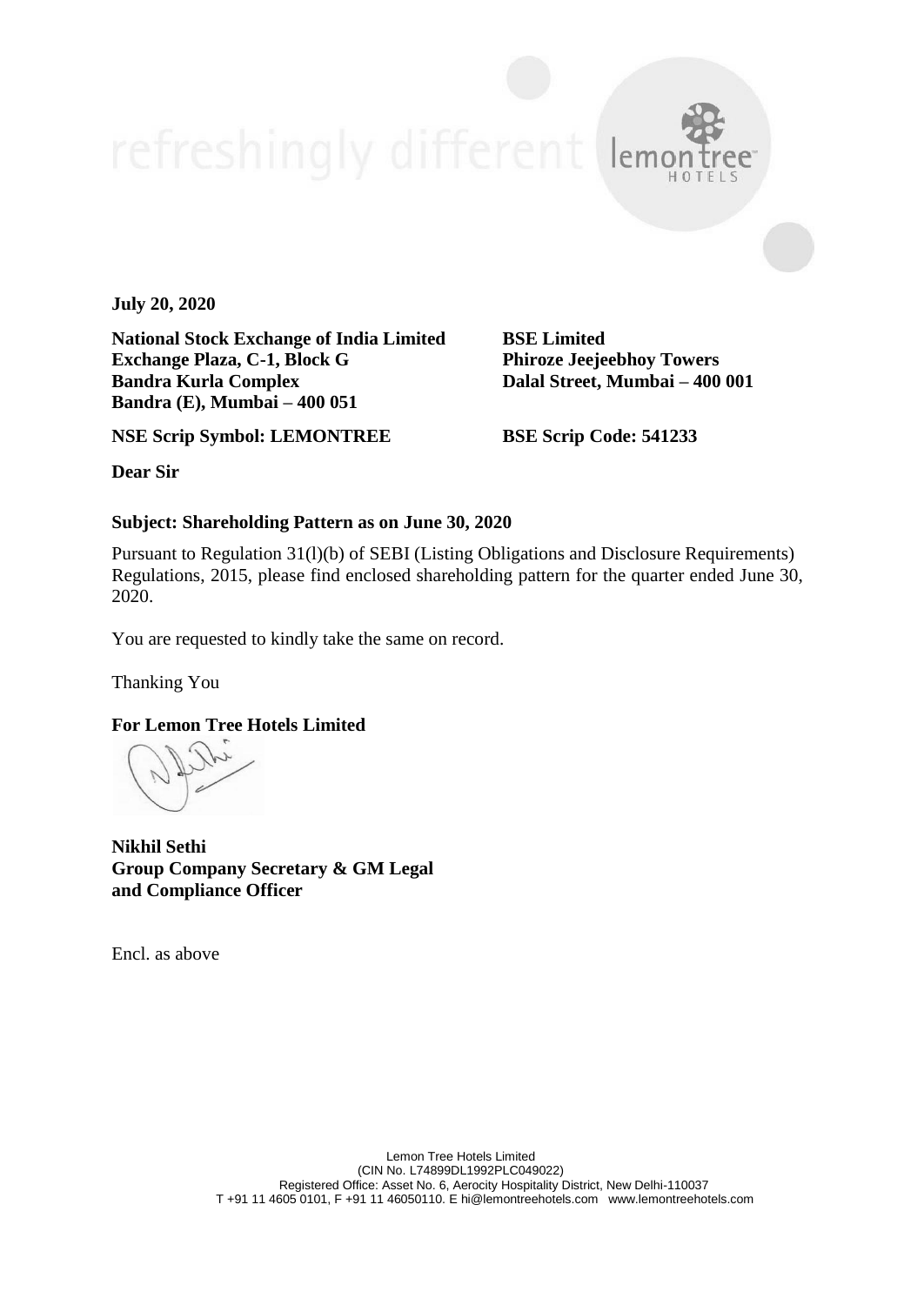- 1. Name of Listed Entity: Lemon Tree Hotels Limited
- 2. Scrip Code/Name of Scrip/Class of Security: LEMONTREE
- 3. Share Holding Pattern Filed under:31b
- 4. Share Holding Pattern as on :30-Jun-2020
- 5. **Declaration**: The Listed entity is required to submit the following declaration to the extent of submission of information:-

| <b>S. No.</b> | <b>Particulars</b>                                           | Yes/No   |                             |
|---------------|--------------------------------------------------------------|----------|-----------------------------|
|               | Whether the Listed Entity has issued any partly paid         | No       |                             |
|               | up shares?                                                   |          |                             |
| 2             | Whether the Listed Entity has issued any Convertible No      |          |                             |
|               | Securities?                                                  |          |                             |
|               | Whether the Listed Entity has any shares against             | No       |                             |
|               | which depository receipts are issued?                        |          |                             |
| 4             | Whether the Listed Entity has any shares in locked-in? Yes   |          | Promoter and Promoter Group |
|               | Whether any shares held by promoters are pledge or           | Yes      | Promoter and Promoter Group |
|               | otherwise encumbered?                                        |          |                             |
| 6             | Whether the Listed Entity has issued any differential        | $\rm No$ |                             |
|               | Voting Rights?                                               |          |                             |
| 17            | Whether the Listed Entity has issued any Warrants?           | No.      |                             |
| 8             | Whether the listed entity has any significant beneficial Yes |          |                             |
|               | owner?                                                       |          |                             |

### Table I-Summary Statement holding of specified securities

| Category<br>$\left( I\right)$ | Category of<br>shareholder<br>(II) | Nos.<br>of<br>shareh<br>olders | No.of<br>fully paid<br>up<br>equity | No.<br>of<br>Partl<br>v<br>paid | No.of<br>shares<br>underlyi<br>ng | <b>Total</b><br>nos.<br>shares | Shareholdi<br>ng as a %<br>of total no.<br>of shares |                                         |                             | <b>Number of Voting Rights held</b><br>in each class of securities |                                                              | No. of<br><b>Shares</b><br>Underlyi<br>ng | <b>Shareholdin</b><br>g, as a %<br>assuming<br>full<br>conversion                       | Number of<br>Locked in<br>shares |                                                                   | Number of<br><b>Shares pledged</b><br>or |                                                                  | <b>Number of</b><br>equity<br>shares held |
|-------------------------------|------------------------------------|--------------------------------|-------------------------------------|---------------------------------|-----------------------------------|--------------------------------|------------------------------------------------------|-----------------------------------------|-----------------------------|--------------------------------------------------------------------|--------------------------------------------------------------|-------------------------------------------|-----------------------------------------------------------------------------------------|----------------------------------|-------------------------------------------------------------------|------------------------------------------|------------------------------------------------------------------|-------------------------------------------|
|                               |                                    | (III)                          | shares                              | equity                          | <b>Depositor</b>                  | held                           | (calculated                                          |                                         |                             | (IX)                                                               |                                                              | <b>Outstandin</b>                         | Οf                                                                                      |                                  |                                                                   | otherwise                                |                                                                  | in                                        |
|                               |                                    |                                | held                                | share                           | <b>Receipts</b>                   | $(VII)$ =                      | Per SCRR,                                            |                                         |                             |                                                                    |                                                              | convertibl                                | Securities (as                                                                          | (XII)                            |                                                                   | encumbered                               |                                                                  | dematerialized                            |
|                               |                                    |                                | (IV)                                | held                            | (VI)                              | $(IV)+(V)+$                    | 1957)                                                |                                         |                             |                                                                    |                                                              | securities                                | Percentage                                                                              |                                  |                                                                   | (XIII)                                   |                                                                  | form                                      |
|                               |                                    |                                |                                     | (V)                             |                                   | (VI)                           | (VIII)<br>As a % of<br>$(A+B+C2)$                    | <b>No of Voting Rights</b><br>Class eg: | C<br>la<br>s<br>s<br>е<br>g | <b>Total</b>                                                       | οt<br>al<br>as<br>а<br>%<br>οf<br>$(A+)$<br><b>B</b> +<br>C) | <b>Warrants</b> )<br>(X)                  | (including diluted share<br>capital)<br>$(XI) = (VII) + (X)$<br>As a % of<br>$(A+B+C2)$ | No.(a)                           | As a<br>%<br>οf<br>tot<br>al<br>Sh<br>ar<br>es<br>he<br>ld(<br>b) | No.(a)                                   | As a<br>% of<br>total<br><b>Share</b><br><b>s</b><br>held(<br>b) | <u>(XIV)</u>                              |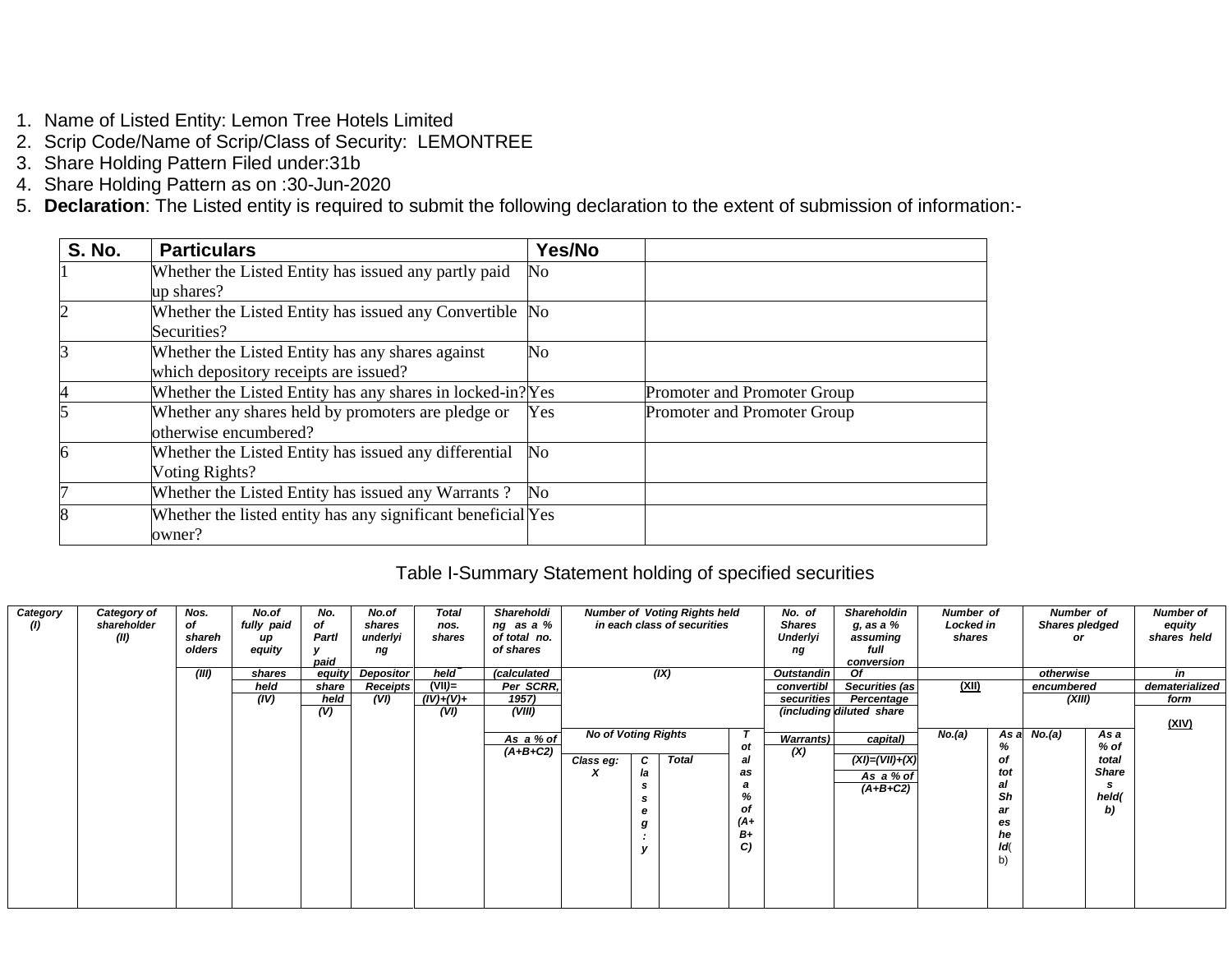|                | Promoter $&$           |       | 247474803 0 |  | 247474803 31.24 |      | 247474803   | 247474803 31.31 0 |  | 31.24 | 157854216 63.79 83546387 33.76 |  | 247474803 |
|----------------|------------------------|-------|-------------|--|-----------------|------|-------------|-------------------|--|-------|--------------------------------|--|-----------|
|                | <b>Promoter Group</b>  |       |             |  |                 |      |             |                   |  |       |                                |  |           |
|                | Public                 | 78293 | 542839670 0 |  | 542839670 68.52 |      | 542839670 0 | 542839670 68.690  |  | 68.52 |                                |  | 514814513 |
|                | Non Promoter-          |       | 1931991     |  | 1931991         |      |             |                   |  |       |                                |  | 1931991   |
|                | Non Public             |       |             |  |                 |      |             |                   |  |       |                                |  |           |
|                | Shares                 |       |             |  |                 |      |             |                   |  |       |                                |  |           |
|                | underlying DRs         |       |             |  |                 |      |             |                   |  |       |                                |  |           |
| C <sub>2</sub> | Shares held by         |       | 1931991     |  | 1931991         | 0.24 |             |                   |  | 0.24  |                                |  | 1931991   |
|                | <b>Employee Trusts</b> |       |             |  |                 |      |             |                   |  |       |                                |  |           |
|                | Total                  | 78300 | 792246464 0 |  | 792246464 100   |      | 790314473 0 | 790314473 100     |  |       | 157854216 19.92 83546387 10.55 |  | 764221307 |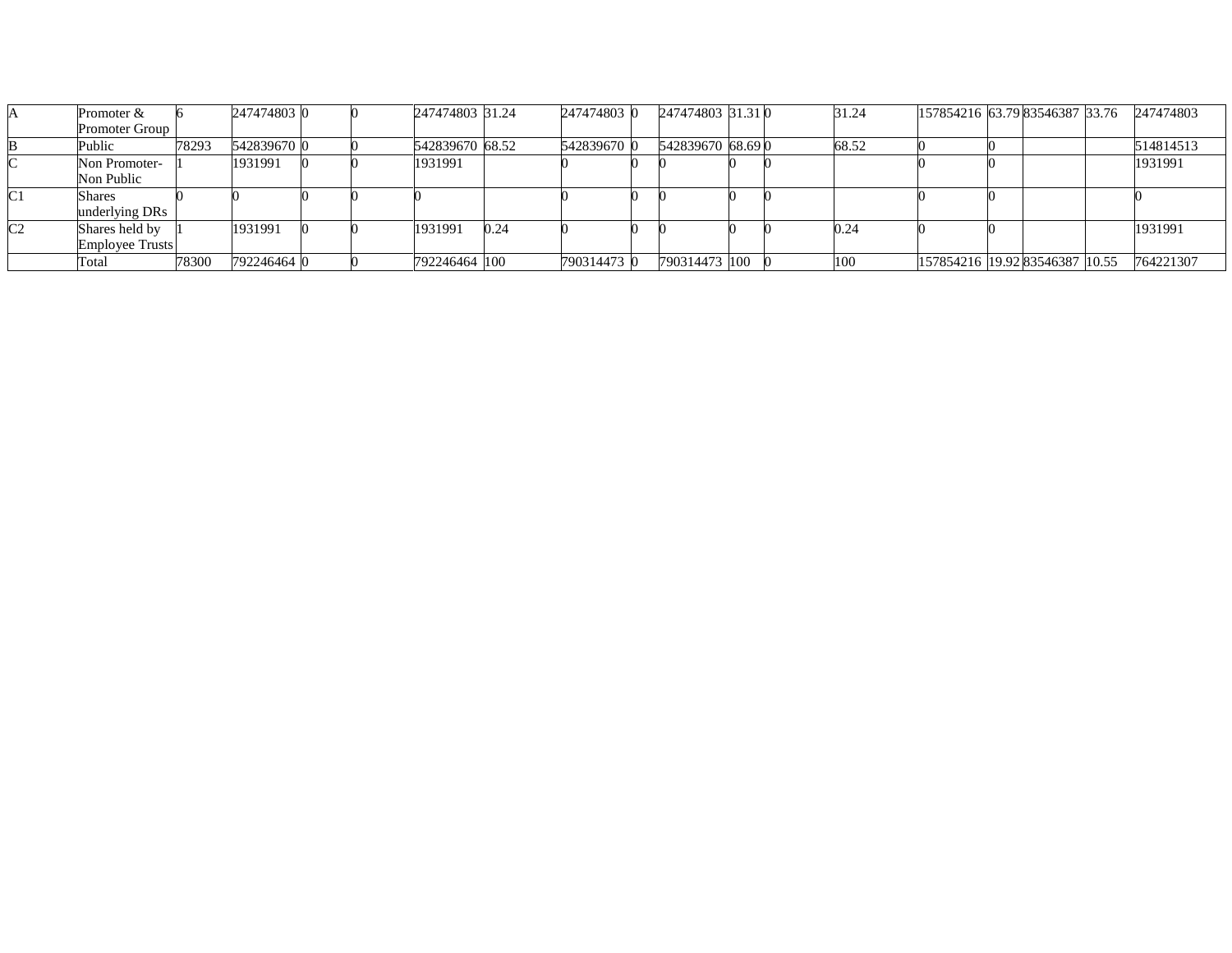| <b>Category &amp; Name</b>     | No. of | No. of           | Partly         | Nos. of                 | <b>Total</b>           | Sharehol         |                            |      | <b>Number of Voting Rights held in</b> |              | No. of                          | <b>Shareholdi</b>   | <b>Number of</b>               |       | <b>Number of</b>        |        | <b>Number of</b>               |
|--------------------------------|--------|------------------|----------------|-------------------------|------------------------|------------------|----------------------------|------|----------------------------------------|--------------|---------------------------------|---------------------|--------------------------------|-------|-------------------------|--------|--------------------------------|
| Of the                         | shareh | fully            | paid-up        | shares                  | nos.                   | ding %           |                            |      | each class of securities               |              | <b>Shares</b>                   | as a%               | Locked in                      |       | <b>Shares</b>           |        | equity                         |
| <b>Shareholders</b>            | older  | paid             | equity         | underlyin               | shares                 | calculate        |                            |      | (IX)                                   |              | <b>Underlyin</b>                | assuming            | shares                         |       | <b>Pledged or</b>       |        | <b>Shares held</b>             |
| (1)                            | (III)  | up               | shares<br>held | <b>Depositor</b>        | held<br>$\overline{N}$ | das per<br>SCRR, |                            |      |                                        |              | <b>Outstandin</b><br>convertibl | full<br>conversio   | (XII)                          |       | otherwise<br>encumbered |        | $\overline{m}$<br>dematerializ |
|                                |        | equity<br>shares | (V)            | <b>Receipts</b><br>(VI) | $IV+V+VI$              | 1957             |                            |      |                                        |              | securities                      | of                  |                                |       | (XIII)                  |        | ed form                        |
|                                |        | held             |                |                         |                        |                  | <b>No of Voting Rights</b> |      |                                        | <b>Total</b> | (including                      | convertibl          | No.(a)                         | As a  | No.(a)                  | As a   | (XIV)                          |
|                                |        | (IV)             |                |                         |                        | As a % of        |                            |      |                                        | as a         | <b>Warrants)</b>                | securities          |                                | % of  |                         | $%$ of |                                |
|                                |        |                  |                |                         |                        | $(A+B+C2)$       |                            |      |                                        | $%$ of       | $\overline{(\mathsf{X})}$       | as a                |                                | total |                         | total  |                                |
|                                |        |                  |                |                         |                        | (VIII)           | Class X                    | Clas | <b>Total</b>                           | <b>Total</b> |                                 | percentag           |                                | Shar  |                         | share  |                                |
|                                |        |                  |                |                         |                        |                  |                            | s    |                                        | Votin        |                                 | of diluted          |                                | es    |                         | s      |                                |
|                                |        |                  |                |                         |                        |                  |                            | Y    |                                        | g            |                                 | share               |                                | held  |                         | held(  |                                |
|                                |        |                  |                |                         |                        |                  |                            |      |                                        | right<br>s   |                                 | capital)<br>$(XI)=$ |                                | (b)   |                         | b)     |                                |
|                                |        |                  |                |                         |                        |                  |                            |      |                                        |              |                                 | $(VII)+(X)$ as      |                                |       |                         |        |                                |
|                                |        |                  |                |                         |                        |                  |                            |      |                                        |              |                                 | $%$ of              |                                |       |                         |        |                                |
|                                |        |                  |                |                         |                        |                  |                            |      |                                        |              |                                 | $A+B+C2$            |                                |       |                         |        |                                |
|                                |        |                  |                |                         |                        |                  |                            |      |                                        |              |                                 |                     |                                |       |                         |        |                                |
| Indian                         |        |                  |                |                         |                        |                  |                            |      |                                        |              |                                 |                     |                                |       |                         |        |                                |
| Individuals/Hindu <sup>3</sup> |        | 31160764         |                |                         | 31160764               | $\frac{1}{3.93}$ | 31160764                   |      | 31160764                               | 3.94         |                                 | 3.93                |                                |       | 27831564 89.32          |        | 31160764                       |
| undivided Family               |        |                  |                |                         |                        |                  |                            |      |                                        |              |                                 |                     |                                |       |                         |        |                                |
| <b>PATANJALI</b>               |        | 27841564         |                |                         | 27841564               | 3.51             | 27841564                   |      | 27841564                               | 3.52         |                                 | 3.51                |                                | 0     | 27831564 99.96          |        | 27841564                       |
| <b>GOVIND</b>                  |        |                  |                |                         |                        |                  |                            |      |                                        |              |                                 |                     |                                |       |                         |        |                                |
| <b>KESWANI</b>                 |        |                  |                |                         |                        |                  |                            |      |                                        |              |                                 |                     |                                |       |                         |        |                                |
|                                |        |                  |                |                         |                        |                  |                            |      |                                        |              |                                 |                     |                                |       |                         |        |                                |
| <b>LILLETTE</b>                |        | 374908           |                |                         | 374908                 | 0.05             | 374908                     | U    | 374908                                 | 0.05         |                                 | 0.05                |                                | 0     |                         |        | 374908                         |
| <b>DUBEY</b>                   |        |                  |                |                         |                        |                  |                            |      |                                        |              |                                 |                     |                                |       |                         |        |                                |
| <b>ILA DUBEY</b>               |        | 2944292          |                |                         | 2944292                | 0.37             | 2944292                    |      | 2944292                                | 0.37         |                                 | 0.37                |                                |       |                         |        | 2944292                        |
| <b>ADITYA</b>                  |        |                  |                |                         |                        |                  |                            |      |                                        |              |                                 |                     |                                |       |                         |        |                                |
| <b>MADHAV</b>                  |        |                  |                |                         |                        |                  |                            |      |                                        |              |                                 |                     |                                |       |                         |        |                                |
| <b>KESWANI</b>                 |        |                  |                |                         |                        |                  |                            |      |                                        |              |                                 |                     |                                |       |                         |        |                                |
| NAYANA RIA                     |        |                  |                |                         |                        |                  |                            |      |                                        |              |                                 |                     |                                | 0     |                         |        |                                |
| <b>KESWANI</b>                 |        |                  |                |                         |                        |                  |                            |      |                                        |              |                                 |                     |                                |       |                         |        |                                |
|                                |        |                  |                |                         |                        |                  |                            |      |                                        |              |                                 |                     |                                |       |                         |        |                                |
| Central                        |        |                  |                |                         |                        |                  |                            |      |                                        |              |                                 |                     |                                |       |                         |        |                                |
| Government/                    |        |                  |                |                         |                        |                  |                            |      |                                        |              |                                 |                     |                                |       |                         |        |                                |
| State                          |        |                  |                |                         |                        |                  |                            |      |                                        |              |                                 |                     |                                |       |                         |        |                                |
| Government(s)                  |        |                  |                |                         |                        |                  |                            |      |                                        |              |                                 |                     |                                |       |                         |        |                                |
| Financial                      |        | n                |                |                         |                        |                  |                            |      |                                        |              |                                 |                     | ∩                              | 0     |                         |        |                                |
| Institutions/                  |        |                  |                |                         |                        |                  |                            |      |                                        |              |                                 |                     |                                |       |                         |        |                                |
| <b>Banks</b>                   |        |                  |                |                         |                        |                  |                            |      |                                        |              |                                 |                     |                                |       |                         |        |                                |
| <b>Any Other</b>               |        | 216314039 0      |                |                         | 216314039 27.3         |                  | 216314039 0                |      | 216314039 27.37                        |              |                                 | 27.3                | 157854216 72.97 55714823 25.76 |       |                         |        | 216314039                      |
| (specify)                      |        |                  |                |                         |                        |                  |                            |      |                                        |              |                                 |                     |                                |       |                         |        |                                |
|                                |        |                  |                |                         |                        |                  |                            |      |                                        |              |                                 |                     |                                |       |                         |        |                                |
| <b>Bodies Corporate 3</b>      |        | 216314039 0      |                |                         | 216314039 27.31        |                  | 216314039 0                |      | 216314039 27.37                        |              |                                 | 27.31               | 157854216 76                   |       | 55714823 110.72         |        | 216314039                      |
| <b>SPANK</b>                   |        | 207710759 0      |                |                         | 207710759 26.22        |                  | 207710759 0                |      | 207710759 26.28                        |              |                                 | 26.22               | 157854216 76                   |       | 49831543 23.99          |        | 207710759                      |
| <b>MANAGEMENT</b>              |        |                  |                |                         |                        |                  |                            |      |                                        |              |                                 |                     |                                |       |                         |        |                                |
| <b>SERVICES</b>                |        |                  |                |                         |                        |                  |                            |      |                                        |              |                                 |                     |                                |       |                         |        |                                |
| <b>PRIVATE</b>                 |        |                  |                |                         |                        |                  |                            |      |                                        |              |                                 |                     |                                |       |                         |        |                                |
| <b>LIMITED</b>                 |        |                  |                |                         |                        |                  |                            |      |                                        |              |                                 |                     |                                |       |                         |        |                                |
| <b>TOUCAN REAL</b> 1           |        | 1820000          |                |                         | 1820000                | 0.23             | 1820000                    |      | 1820000                                | 0.23         |                                 | 0.23                |                                |       |                         |        | 1820000                        |
| <b>ESTATES</b>                 |        |                  |                |                         |                        |                  |                            |      |                                        |              |                                 |                     |                                |       |                         |        |                                |

## Table II- Statement showing shareholding pattern of the Promoter and Promoter Group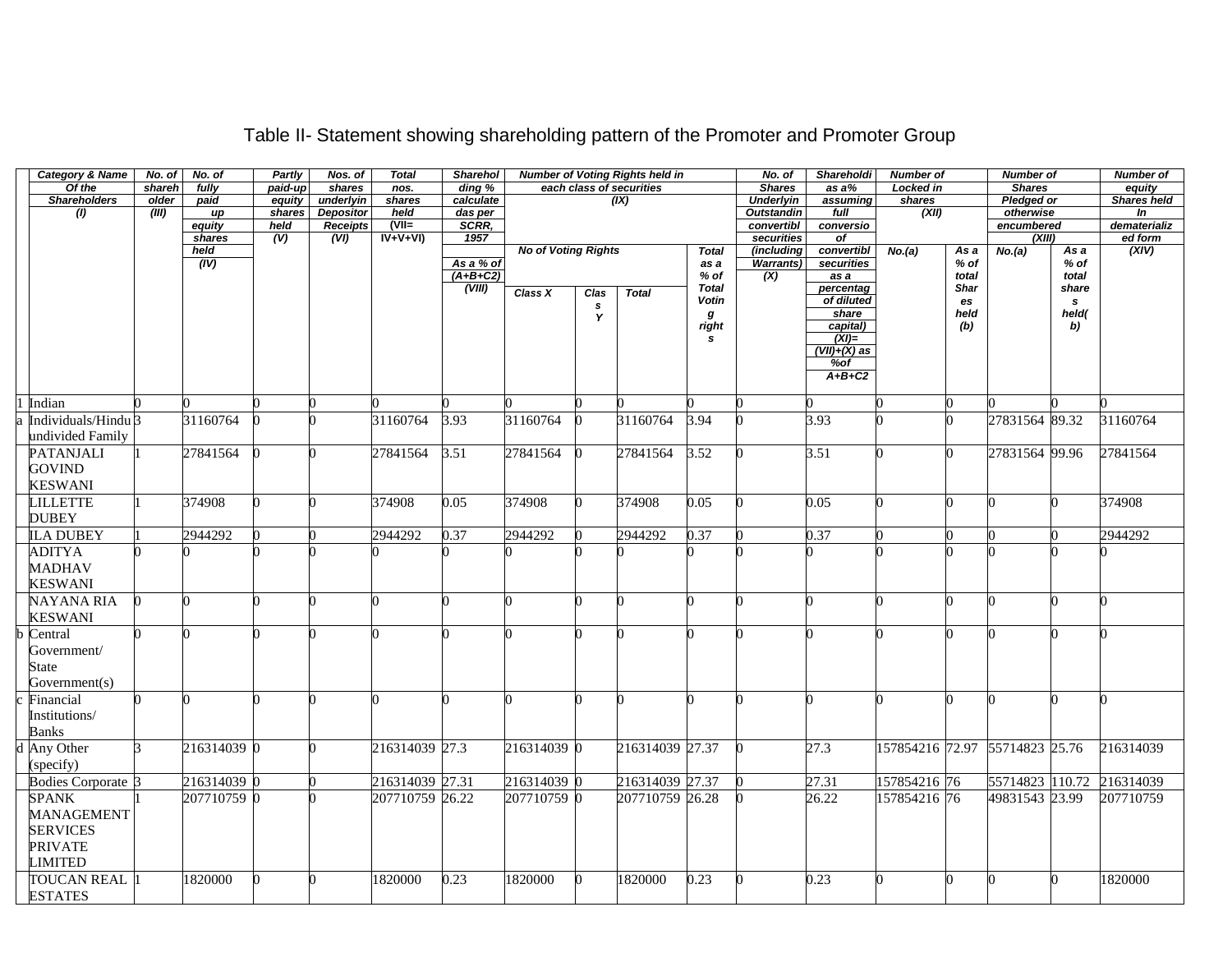| <b>PRIVATE</b><br><b>LIMITED</b>   |           |   |                 |      |           |                 |              |       |                                |         |       |           |
|------------------------------------|-----------|---|-----------------|------|-----------|-----------------|--------------|-------|--------------------------------|---------|-------|-----------|
| <b>SPARROW</b>                     | 6783280   |   | 6783280         | 0.86 | 6783280   | 6783280         | 0.86         | 0.86  |                                | 5883280 | 86.73 | 6783280   |
| <b>BUILDWELL</b>                   |           |   |                 |      |           |                 |              |       |                                |         |       |           |
| PRIVATE LTD.                       |           |   |                 |      |           |                 |              |       |                                |         |       |           |
| <b>CROW REAL</b>                   |           |   |                 |      |           |                 | n            |       |                                | n       |       |           |
| <b>ESTATES</b>                     |           |   |                 |      |           |                 |              |       |                                |         |       |           |
| <b>PRIVATE</b>                     |           |   |                 |      |           |                 |              |       |                                |         |       |           |
| <b>LIMITED</b>                     |           |   |                 |      |           |                 |              |       |                                |         |       |           |
| <b>GARNET</b>                      |           |   |                 |      |           |                 |              |       |                                |         |       |           |
| <b>HOTELS</b>                      |           |   |                 |      |           |                 |              |       |                                |         |       |           |
| <b>PRIVATE</b>                     |           |   |                 |      |           |                 |              |       |                                |         |       |           |
| <b>LIMITED</b>                     |           |   |                 |      |           |                 |              |       |                                |         |       |           |
| <b>PONY TALE</b>                   |           |   |                 |      |           |                 |              |       |                                |         |       |           |
| <b>HOTELS</b>                      |           |   |                 |      |           |                 |              |       |                                |         |       |           |
| <b>PRIVATE</b>                     |           |   |                 |      |           |                 |              |       |                                |         |       |           |
| <b>LIMITED</b>                     |           |   |                 |      |           |                 |              |       |                                |         |       |           |
| PRINIA HOTELS0                     |           | ሰ | ገ               |      |           |                 | U            |       |                                | n       | ሰ     |           |
| <b>PRIVATE</b>                     |           |   |                 |      |           |                 |              |       |                                |         |       |           |
| <b>LIMITED</b>                     |           |   |                 |      |           |                 |              |       |                                |         |       |           |
| <b>OCEANUS</b>                     |           |   |                 |      |           |                 |              |       |                                |         |       |           |
| DEVELOPMENT                        |           |   |                 |      |           |                 |              |       |                                |         |       |           |
| <b>COMPANY</b>                     |           |   |                 |      |           |                 |              |       |                                |         |       |           |
| <b>PRIVATE</b>                     |           |   |                 |      |           |                 |              |       |                                |         |       |           |
| <b>LIMITED</b><br><b>MYNA REAL</b> |           |   |                 |      |           |                 |              |       |                                | n       |       |           |
| <b>ESTATES</b>                     |           |   |                 |      |           |                 |              |       |                                |         |       |           |
| <b>PRIVATE</b>                     |           |   |                 |      |           |                 |              |       |                                |         |       |           |
| <b>LIMITED</b>                     |           |   |                 |      |           |                 |              |       |                                |         |       |           |
| <b>UNISTAR</b>                     |           |   |                 |      |           |                 |              |       |                                |         |       |           |
| <b>HOTELS</b>                      |           |   |                 |      |           |                 |              |       |                                |         |       |           |
| <b>PRIVATE</b>                     |           |   |                 |      |           |                 |              |       |                                |         |       |           |
| <b>LIMITED</b>                     |           |   |                 |      |           |                 |              |       |                                |         |       |           |
| <b>REDSTART</b>                    |           |   |                 |      |           | ∩               | <sup>0</sup> |       |                                | n       |       | ∩         |
| <b>REAL ESTATE</b>                 |           |   |                 |      |           |                 |              |       |                                |         |       |           |
| <b>PRIVATE</b>                     |           |   |                 |      |           |                 |              |       |                                |         |       |           |
| <b>LIMITED</b>                     |           |   |                 |      |           |                 |              |       |                                |         |       |           |
| <b>GLENDALE</b>                    |           |   |                 |      |           |                 |              |       |                                | n       |       |           |
| <b>MARKETING</b>                   |           |   |                 |      |           |                 |              |       |                                |         |       |           |
| <b>SERVICES</b>                    |           |   |                 |      |           |                 |              |       |                                |         |       |           |
| <b>PRIVATE</b>                     |           |   |                 |      |           |                 |              |       |                                |         |       |           |
| LIMITED(Former                     |           |   |                 |      |           |                 |              |       |                                |         |       |           |
| ly Vulture                         |           |   |                 |      |           |                 |              |       |                                |         |       |           |
| Management                         |           |   |                 |      |           |                 |              |       |                                |         |       |           |
| Services Pvt. Ltd.)                |           |   |                 |      |           |                 |              |       |                                |         |       |           |
| Sub-Total $(A)(1)$                 | 247474803 |   | 247474803 31.24 |      | 247474803 | 247474803 31.31 |              | 31.24 | 157854216 63.79 83546387 33.76 |         |       | 247474803 |
| Foreign                            |           |   |                 |      |           |                 |              |       |                                |         |       |           |
| Individuals (Non-                  |           |   |                 |      |           |                 |              |       |                                |         |       |           |
| Resident                           |           |   |                 |      |           |                 |              |       |                                |         |       |           |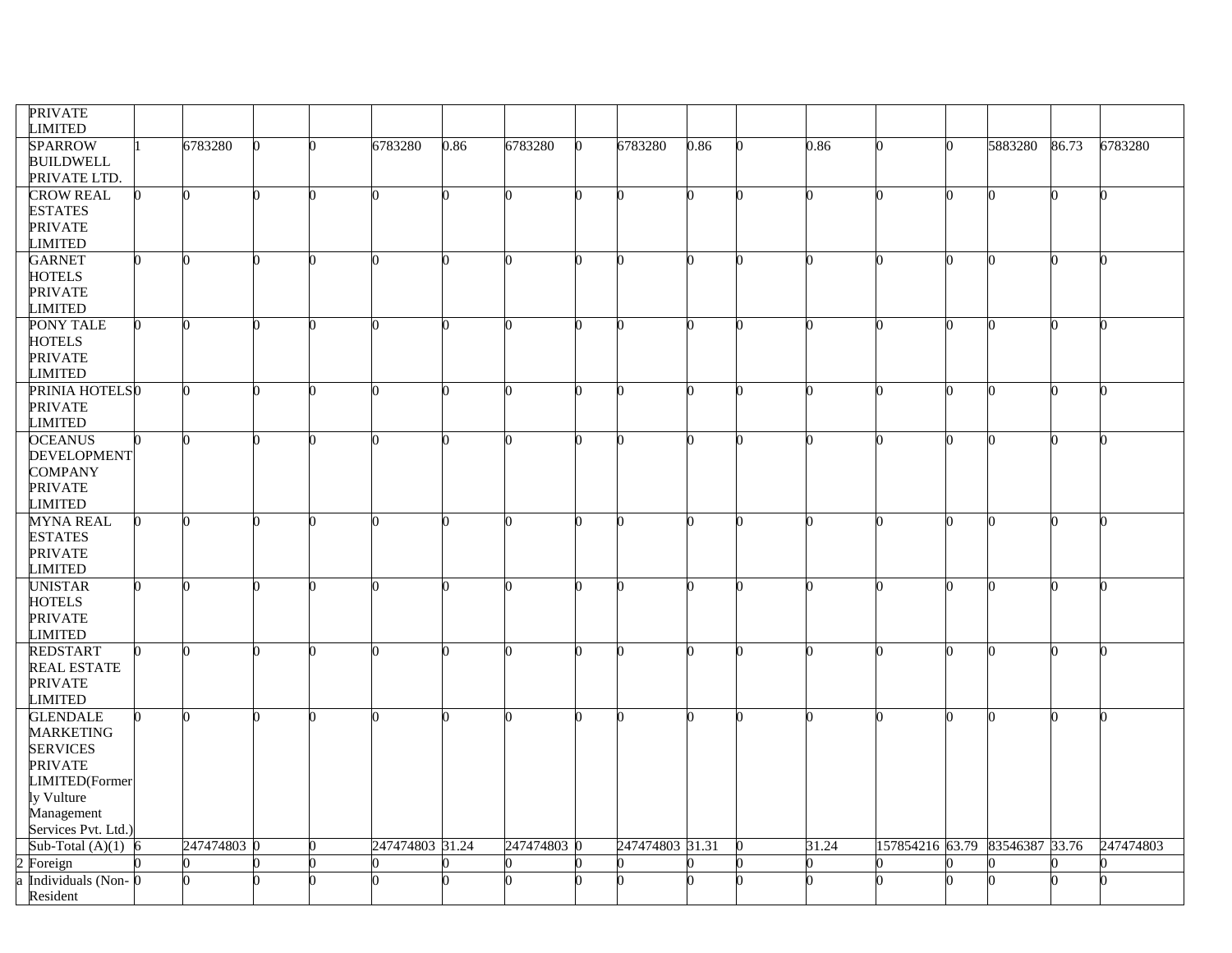| Individuals/                       |             |  |                 |             |                 |  |       |                                |  |           |
|------------------------------------|-------------|--|-----------------|-------------|-----------------|--|-------|--------------------------------|--|-----------|
| Foreign<br>Individuals)            |             |  |                 |             |                 |  |       |                                |  |           |
| <b>b</b> Government                |             |  |                 |             |                 |  |       |                                |  |           |
| c Institutions                     |             |  |                 |             |                 |  |       |                                |  |           |
| d Foreign Portfolio $\overline{0}$ |             |  |                 |             |                 |  |       |                                |  |           |
| Investor                           |             |  |                 |             |                 |  |       |                                |  |           |
| e Any Other                        |             |  |                 |             |                 |  |       |                                |  |           |
| (specify)                          |             |  |                 |             |                 |  |       |                                |  |           |
| Sub-Total $(A)(2)$ 0               |             |  |                 |             |                 |  |       |                                |  |           |
| Total                              | 247474803 0 |  | 247474803 31.24 | 247474803 0 | 247474803 31.31 |  | 31.24 | 157854216 63.79 83546387 33.76 |  | 247474803 |
| Shareholding of                    |             |  |                 |             |                 |  |       |                                |  |           |
| Promoter and                       |             |  |                 |             |                 |  |       |                                |  |           |
| Promoter Group                     |             |  |                 |             |                 |  |       |                                |  |           |
| $(A)=$                             |             |  |                 |             |                 |  |       |                                |  |           |
| $(A)(1)+(A)(2)$                    |             |  |                 |             |                 |  |       |                                |  |           |

# Table III- Statement showing shareholding pattern of the Public shareholder

| Category &<br>Name of the<br><b>Shareholders</b><br>(1)                                                                       | Nos. of<br>shareh<br>older<br>(III) | No. of<br>fully paid<br>up<br>equity<br>shares<br>held(IV) | Partly<br>paid-<br>иp<br>equity<br>share<br>s<br>held( | Nos. of<br>shares<br>underlying<br>Depository<br><b>Receipts</b><br>(VI) | <b>Total</b><br>nos.<br>shares<br>held<br>$VII=$<br>$IV + V + VI$ | <b>Share</b><br>holdin<br>g%<br>calcul<br>ate as<br>per<br><b>SCRR</b> |                                       |              | Number of Voting Rights held in each<br>class of securities<br>(IX) |                                                                         | No. of<br><b>Shares</b><br><b>Underlyi</b><br>ng<br>Outstandi<br>ng<br>convertib | <b>Total</b><br>shareholding,<br>as a %<br>assuming full<br>conversion<br>Οf<br>convertible | <b>Number of</b><br><b>Locked in</b><br>shares<br>(XII) |                                                           | No.                                  | <b>Number of</b><br><b>Shares</b><br>pledged or<br>otherwise<br>encumbered(<br>XIII) | <b>Number of</b><br>equity<br>shares<br>held in<br>demateriali<br>zed form<br>(XIV) |
|-------------------------------------------------------------------------------------------------------------------------------|-------------------------------------|------------------------------------------------------------|--------------------------------------------------------|--------------------------------------------------------------------------|-------------------------------------------------------------------|------------------------------------------------------------------------|---------------------------------------|--------------|---------------------------------------------------------------------|-------------------------------------------------------------------------|----------------------------------------------------------------------------------|---------------------------------------------------------------------------------------------|---------------------------------------------------------|-----------------------------------------------------------|--------------------------------------|--------------------------------------------------------------------------------------|-------------------------------------------------------------------------------------|
|                                                                                                                               |                                     |                                                            | V)                                                     |                                                                          |                                                                   | ,1957<br>As a<br>$%$ of<br>$(A+B+$<br>$C2$ ) VIII                      | <b>No of Voting Rights</b><br>Class X | СI<br>a<br>s | <b>Total</b>                                                        | <b>Total</b><br>as a %<br>оf<br><b>Total</b><br><b>Voting</b><br>rights | le<br>securitie<br>s<br>(includin<br>g<br><b>Warrants</b><br>(x)                 | securities<br>(as a<br>percentage<br>of diluted<br>share capital)<br>(XI)                   | No.<br>(a)                                              | As a<br>% of<br>total<br><b>Shar</b><br>es<br>held<br>(b) | (No<br>ap<br>pli<br>ca<br>ble<br>(a) | As a<br>$%$ of<br>total<br>share<br>s held<br>(Not<br>applic<br>able)<br>(b)         |                                                                                     |
| Institutions                                                                                                                  |                                     |                                                            |                                                        |                                                                          |                                                                   |                                                                        |                                       |              |                                                                     |                                                                         |                                                                                  |                                                                                             |                                                         |                                                           |                                      |                                                                                      |                                                                                     |
| Mutual Funds/                                                                                                                 |                                     | 134819719 0                                                |                                                        |                                                                          | 134819719 17.02                                                   |                                                                        | 134819719 0                           |              | 134819719 17.06                                                     |                                                                         |                                                                                  | 17.02                                                                                       |                                                         |                                                           |                                      |                                                                                      | 134819719                                                                           |
| <b>RELIANCE</b><br><b>CAPITAL</b><br><b>TRUSTEE CO</b><br>$LTD-A/C$<br><b>NIPPON INDIA</b><br><b>SMALL CAP</b><br><b>FUND</b> |                                     | 8714627                                                    |                                                        |                                                                          | 8714627                                                           | 1.1                                                                    | 8714627                               |              | 8714627                                                             | 1.1                                                                     |                                                                                  | 1.1                                                                                         |                                                         |                                                           |                                      |                                                                                      | 8714627                                                                             |
| <b>SUNDARAM</b><br><b>MUTUAL FUND</b><br>A/C<br>SUNDARAM<br><b>EMERGING</b><br><b>SMALL CAP -</b><br><b>SERIES IV</b>         |                                     | 23703596                                                   |                                                        |                                                                          | 23703596                                                          | 2.99                                                                   | 23703596                              |              | 23703596                                                            |                                                                         |                                                                                  | 2.99                                                                                        |                                                         |                                                           |                                      |                                                                                      | 23703596                                                                            |
| <b>FRANKLIN</b>                                                                                                               |                                     | 34558388                                                   | $\Omega$                                               |                                                                          | 34558388                                                          | 4.36                                                                   | 34558388                              |              | 34558388                                                            | 4.37                                                                    |                                                                                  | 4.36                                                                                        |                                                         |                                                           |                                      |                                                                                      | 34558388                                                                            |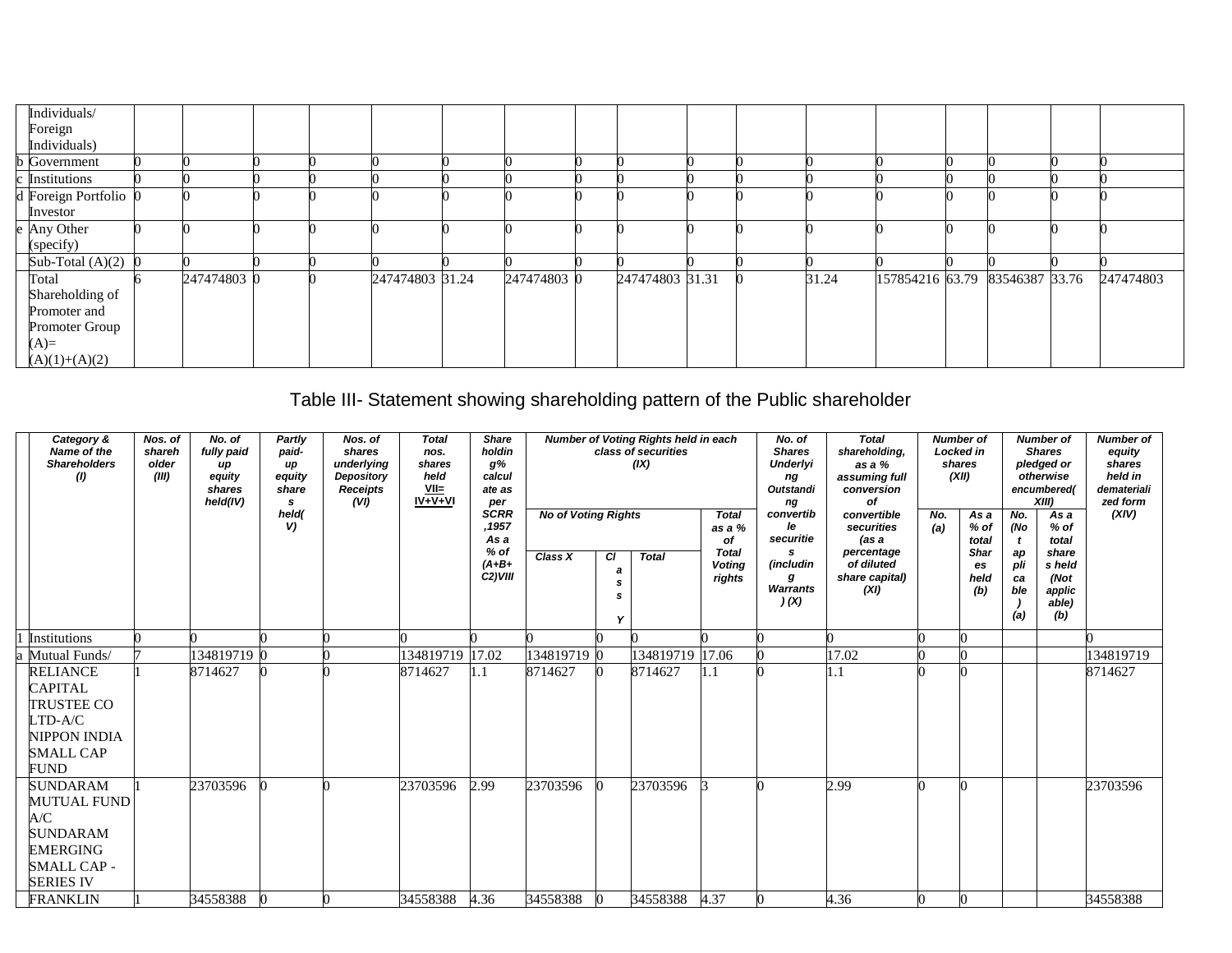| <b>INDIA EQUITY</b><br><b>ADVANTAGE</b> |       |             |   |    |                 |      |             |          |                 |       |       |  |           |
|-----------------------------------------|-------|-------------|---|----|-----------------|------|-------------|----------|-----------------|-------|-------|--|-----------|
| <b>FUND</b>                             |       |             |   |    |                 |      |             |          |                 |       |       |  |           |
| <b>SBI LARGE &amp;</b>                  |       | 67642790    |   |    | 67642790        | 8.54 | 67642790    | 0        | 67642790        | 8.56  | 8.54  |  | 67642790  |
| <b>MIDCAP FUND</b><br>b Venture Capital |       |             |   |    |                 |      |             |          | O               |       |       |  |           |
| Funds                                   |       |             |   |    |                 |      |             |          |                 |       |       |  |           |
| Alternate                               |       |             |   |    |                 |      |             |          |                 |       |       |  |           |
| <b>Investment Funds</b>                 |       |             |   |    |                 |      |             |          |                 |       |       |  |           |
| d Foreign Venture                       |       |             |   |    |                 |      |             |          |                 |       |       |  |           |
| Capital Investors                       |       |             |   |    |                 |      |             |          |                 |       |       |  |           |
| Foreign Portfolio 47<br>Investors       |       | 144471929 0 |   |    | 144471929 18.24 |      | 144471929 0 |          | 144471929       | 18.28 | 18.24 |  | 144471929 |
| <b>VANECK</b>                           |       | 20957220    |   | n  | 20957220        | 2.65 | 20957220    | $\Omega$ | 20957220        | 2.65  | 2.65  |  | 20957220  |
| <b>FUNDS -</b>                          |       |             |   |    |                 |      |             |          |                 |       |       |  |           |
| <b>EMERGING</b>                         |       |             |   |    |                 |      |             |          |                 |       |       |  |           |
| <b>MARKETS</b>                          |       |             |   |    |                 |      |             |          |                 |       |       |  |           |
| <b>FUND</b><br><b>WF ASIAN</b>          |       | 50583349    |   |    | 50583349        |      | 50583349    |          | 50583349        |       |       |  | 50583349  |
| <b>RECONNAISSA</b>                      |       |             |   |    |                 | 6.38 |             |          |                 | 6.4   | 6.38  |  |           |
| <b>NCE FUND</b>                         |       |             |   |    |                 |      |             |          |                 |       |       |  |           |
| <b>LIMITED</b>                          |       |             |   |    |                 |      |             |          |                 |       |       |  |           |
| ZAABA PAN                               |       | 19773984    |   | O  | 19773984        | 2.5  | 19773984    |          | 19773984        | 2.5   | 2.5   |  | 19773984  |
| <b>ASIA MASTER</b>                      |       |             |   |    |                 |      |             |          |                 |       |       |  |           |
| <b>FUND</b>                             |       |             |   |    |                 |      |             |          |                 |       |       |  |           |
| Financial                               |       | 529146      | 0 | O. | 529146          | 0.07 | 529146      | b.       | 529146          | 0.07  | 0.07  |  | 529146    |
| Institutions/<br><b>Banks</b>           |       |             |   |    |                 |      |             |          |                 |       |       |  |           |
| Insurance                               |       |             |   |    |                 |      |             |          |                 |       |       |  |           |
| Companies                               |       |             |   |    |                 |      |             |          |                 |       |       |  |           |
| Provident Funds/                        |       |             |   |    |                 |      |             |          | O               |       |       |  |           |
| <b>Pension Funds</b>                    |       |             |   |    |                 |      |             |          |                 |       |       |  |           |
| Any Other                               |       |             |   |    |                 |      |             |          |                 |       |       |  |           |
| (specify)                               |       |             |   |    |                 |      |             |          |                 |       |       |  |           |
| Sub-Total $(B)(1)$                      | 55    | 279820794   |   |    | 279820794 35.32 |      | 279820794 0 |          | 279820794 35.41 |       | 35.32 |  | 279820794 |
| 2 Central<br>Government/                |       |             |   |    |                 |      |             |          |                 |       |       |  |           |
| <b>State</b>                            |       |             |   |    |                 |      |             |          |                 |       |       |  |           |
| Government(s)/                          |       |             |   |    |                 |      |             |          |                 |       |       |  |           |
| President of India                      |       |             |   |    |                 |      |             |          |                 |       |       |  |           |
| Sub-Total $(B)(2)$                      |       |             |   |    |                 |      |             |          | O               |       |       |  |           |
| Non-institutions                        |       |             |   |    |                 |      |             |          |                 |       |       |  |           |
| Individuals -                           | 77108 | 83194628    |   |    | 83194628        | 10.5 | 83194628    |          | 83194628        | 10.52 | 10.5  |  | 79006971  |
| Individual<br>shareholders              | 76771 | 37733424    |   |    | 37733424        | 4.76 | 37733424    |          | 37733424        | 4.77  | 4.76  |  | 37304527  |
| holding nominal                         |       |             |   |    |                 |      |             |          |                 |       |       |  |           |
| share capital up to                     |       |             |   |    |                 |      |             |          |                 |       |       |  |           |
| Rs. 2 lakhs.                            |       |             |   |    |                 |      |             |          |                 |       |       |  |           |
| ii Individual                           | 337   | 45461204    |   |    | 45461204        | 5.74 | 45461204    |          | 45461204        | 5.75  | 5.74  |  | 41702444  |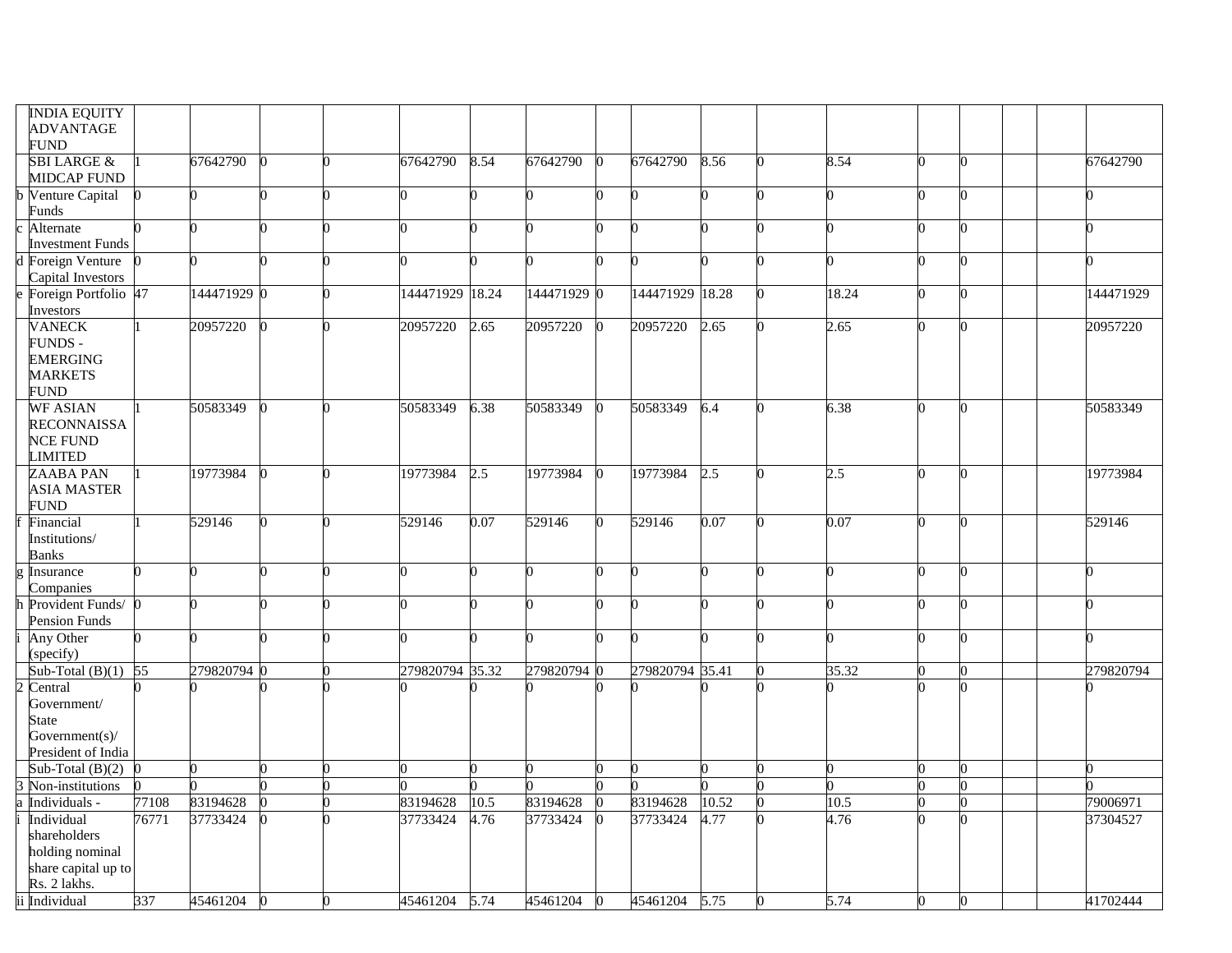| shareholders<br>holding nominal<br>share capital in                         |       |             |  |                 |      |             |                 |     |       |  |  |           |
|-----------------------------------------------------------------------------|-------|-------------|--|-----------------|------|-------------|-----------------|-----|-------|--|--|-----------|
| excess of Rs. 2                                                             |       |             |  |                 |      |             |                 |     |       |  |  |           |
| lakhs.                                                                      |       |             |  |                 |      |             |                 |     |       |  |  |           |
| NBFCs registered 0<br>with RBI                                              |       |             |  |                 |      |             |                 |     |       |  |  |           |
| <b>Employee Trusts</b>                                                      |       |             |  |                 |      |             |                 |     |       |  |  |           |
| $\sqrt{1}$ Overseas<br>Depositories<br>(holding DRs)<br>(balancing figure)  |       |             |  |                 |      |             |                 |     |       |  |  |           |
| Any Other<br>(specify)                                                      | 1130  | 179824248 0 |  | 179824248 22.7  |      | 179824248 0 | 179824248 22.75 |     | 22.7  |  |  | 155986748 |
| <b>Bodies Corporate</b> 1                                                   |       | 32427784    |  | 32427784        | 4.09 | 32427784    | 32427784        | 4.1 | 4.09  |  |  | 32427784  |
| <b>RJ CORP</b><br><b>LIMITED</b>                                            |       | 32427784    |  | 32427784        | 4.09 | 32427784    | 32427784        | 4.1 | 4.09  |  |  | 32427784  |
| Overseas<br><b>Corporate Bodies</b>                                         |       | 151158698 0 |  | 151158698 19.08 |      | 151158698 0 | 151158698 19.12 |     | 19.08 |  |  | 135308698 |
| <b>APG</b><br><b>STRATEGIC</b><br><b>REAL ESTATE</b><br>POOL N.V.           |       | 118730914 0 |  | 118730914 14.99 |      | 118730914 0 | 118730914 15.02 |     | 14.99 |  |  | 102880914 |
| Sub-Total $(B)(3)$                                                          | 78238 | 263018876 0 |  | 263018876 33.2  |      | 263018876 0 | 263018876 33.28 |     | 33.2  |  |  | 234993719 |
| <b>Total Public</b><br>Shareholding<br>$(B)=$<br>$(B)(1)+(B)(2)+(B)$<br>(3) | 78293 | 542839670 0 |  | 542839670 68.52 |      | 542839670 0 | 542839670 68.69 |     | 68.52 |  |  | 514814513 |